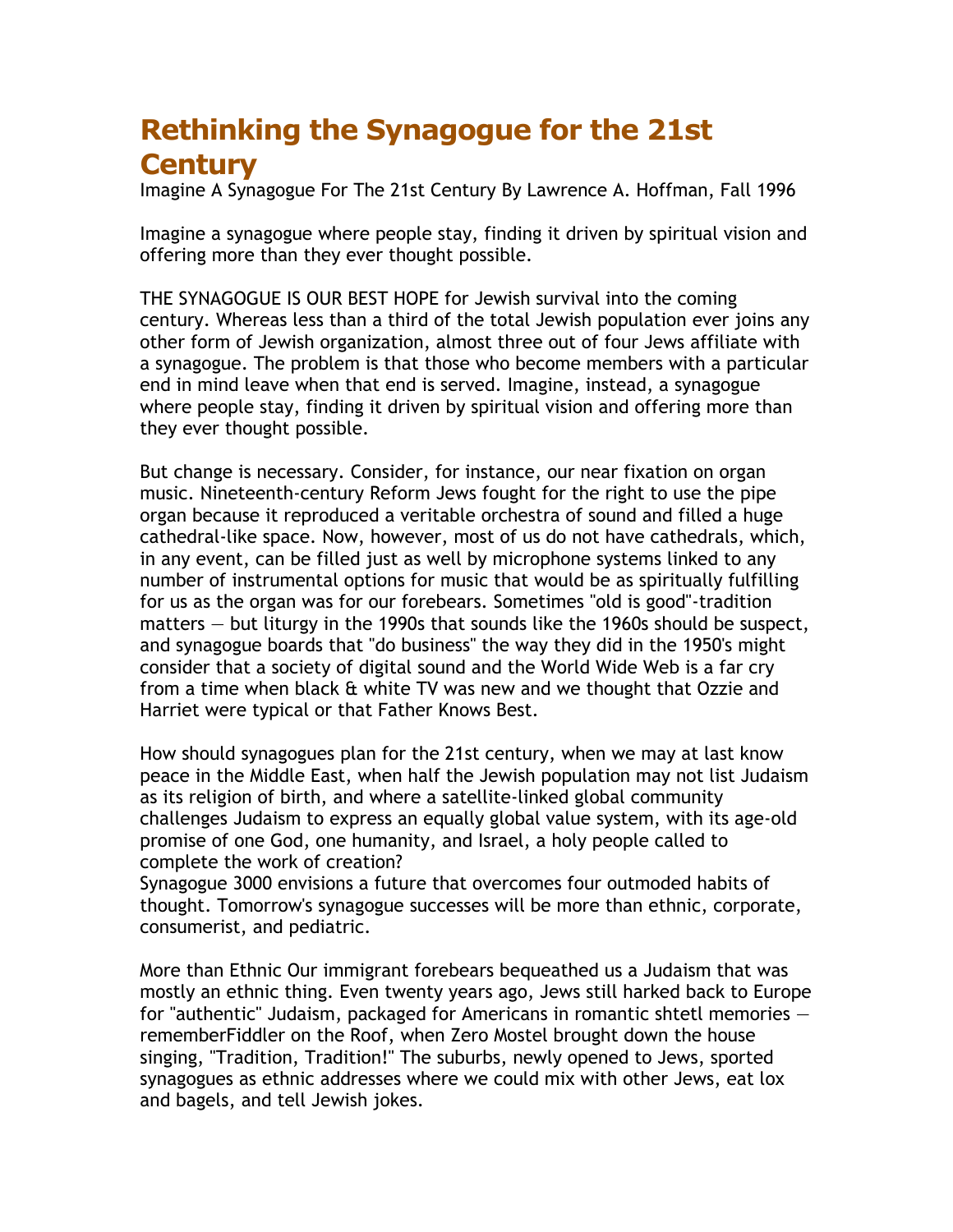Our serious pursuits were ethnic too: saving Soviet Jews and making Israel secure as a Jewish homeland. But ethnicity was appropriate then: 95% of us had been born Jewish and actually had old-country Jewish memories.

Nowadays, by contrast, Baptists too serve bagels, and Borscht-belt humor embarrasses more than it amuses. Judaism is not solely a religion — we are a people, not just a faith — but objectively speaking, modern Jews who want only music, drama, or food may prefer Mozart to Yiddish lullabies, Shakespeare to Second Avenue, and nouvelle cuisine to overstuffed corn-beef sandwiches. Jewish identity has shifted from the ethnic to the spiritual.

More than Corporate-Consumerist It is not self-evident that synagogues need corporate flow charts and rule by committee  $-$  largely a legacy of the 1920s, when synagogues learned efficiency training. But with efficiency came a division of labor between "management" (the clergy and staff) and synagogue boards. Boards hold management liable for marketing and selling Judaism (the "product") to members, who are often seen as a "market" buying synagogue "services" with subscription packages called "dues." Management designs product lines like Friday night services, life-cycle events, and a school for kids, and then packages them for consumer appeal-Tot-Shabbat and First Friday ("Come and hear the speaker!"). The board counts members to measure market infiltration; if market share falls, management is terminated, beginning with the rabbi, who is the CEO.

Dues become discretionary expenditures to be balanced against goods (a concert series, perhaps), and synagogues become "limited liability communities" that are joined for a fee and then held liable for discrete services rendered: religious school slots, High Holiday seats, a bar/bat mitzvah, or a rabbi on call. Members leave when the cost outruns the value of anticipated services; or they stay, through inertia or responsibility, but are rarely seen.

Rabbis are apt to complain about a "job" that has ceased being a calling; managerial duties rob them of time to be serious about Torah as a tree of life and to minister to congregants who actually want to hold it fast. Board stalwarts grumble at the constant struggle to entice others into necessary administrative or fiscal decision-making tasks, without the vision that makes it all worthwhile.

No one is happy with this adversarial game that pits consumers against producers and board against management. There is nothing Jewish or spiritual about a system designed for rapid burnout in professionals and volunteers alike.

More than Pediatric Since the 1950s, moreover, when suburbanites with babyboom children determined synagogue agendas, we have been marketing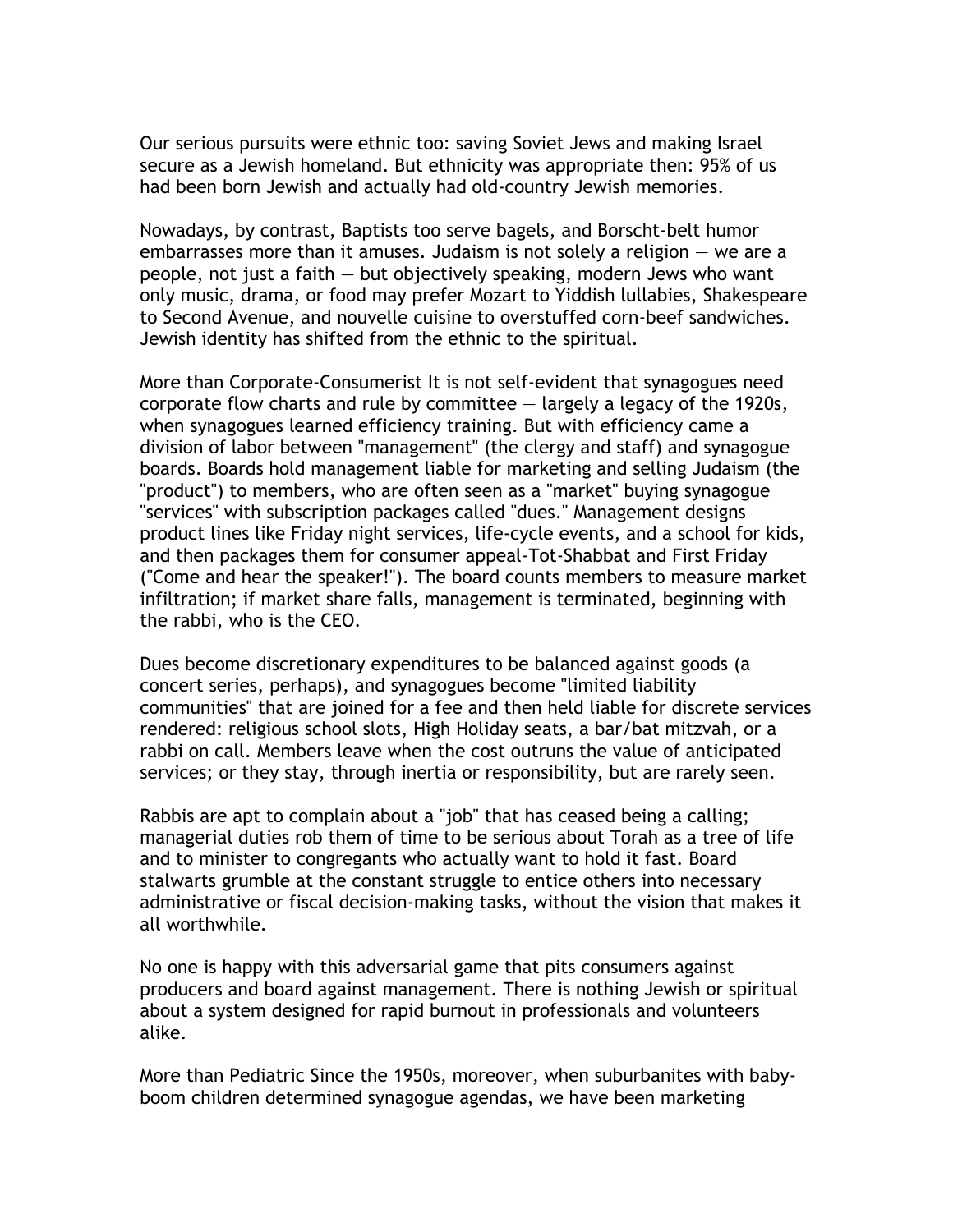especially to children. Nobody anticipated a time when those children, now parents themselves, might need answers to adult anxieties like broken marriages, the proliferation of cancer, community disintegration, and an anxious quest for meaning. Who would have predicted that we would live, as we do, in the third great religious revival in North American history: megachurches thrive, the religious right is rampant, books on God become surprise bestsellers. We have grown up; we have grown older; we have been sobered into adulthood.

If we still esteem Plato, Shakespeare, and Beethoven, it is because they directed their genius at adults. We should value Judaism too, but only if it defies being reduced to a comic-book plot line or an hour-long youth-group program. Consumer synagogues which still market to children so as to attract their parents but provide nothing for the parents themselves, except what they get vicariously through their children, will eventually lose both parents and children.

Why Spirituality? Underlying all these challenges is the fact that we live in an age of choice. My Jewish parents could not settle where I now live. Jewish doctors here need no longer limit their practice to Jewish hospital. I commute with Jewish neighbors who run corporations that once wouldn't even hire them. Their children settle where they want, marry anyone they wish, and join any religion that promises a spiritual response to life's challenges.

But freedom comes at a cost: the death of the certainties that used to shape our lives. Twenty-year-olds once knew where they were heading; now thirtyyear-olds still languish in extended adolescent-like uncertainty over who they are and what they want to be or do. Conflict between home and workplace is an overwhelming theme, especially for women. Middle-age crises haunt the nightmares of the outwardly successful, who secretly wonder why they became doctors or lawyers or teachers anyway, and wish they could rerun the tape of college and work choices but fear it is too late. A generation of baby-boomers has become a generation of seekers, while their parents have become the first generation of grandparents free to move into retirement colonies; however, they have had to substitute strangers for neighbors and phone calls for the hugs of nearby grandchildren.

The call for spirituality is a response to this age of freedom, where even the healthiest adults want to know that their lives have shape, that some values are eternal, that intellectual pursuit of ultimate questions is not in vain. It is the conviction that where mandated communities called families have collapsed, communities of choice called synagogues can be centers of vision, hope, insight, and care.

A synagogue for the 21st century will be driven by a vision of becoming a postethnic and post-pediatric community of life-long spiritual meaning and honest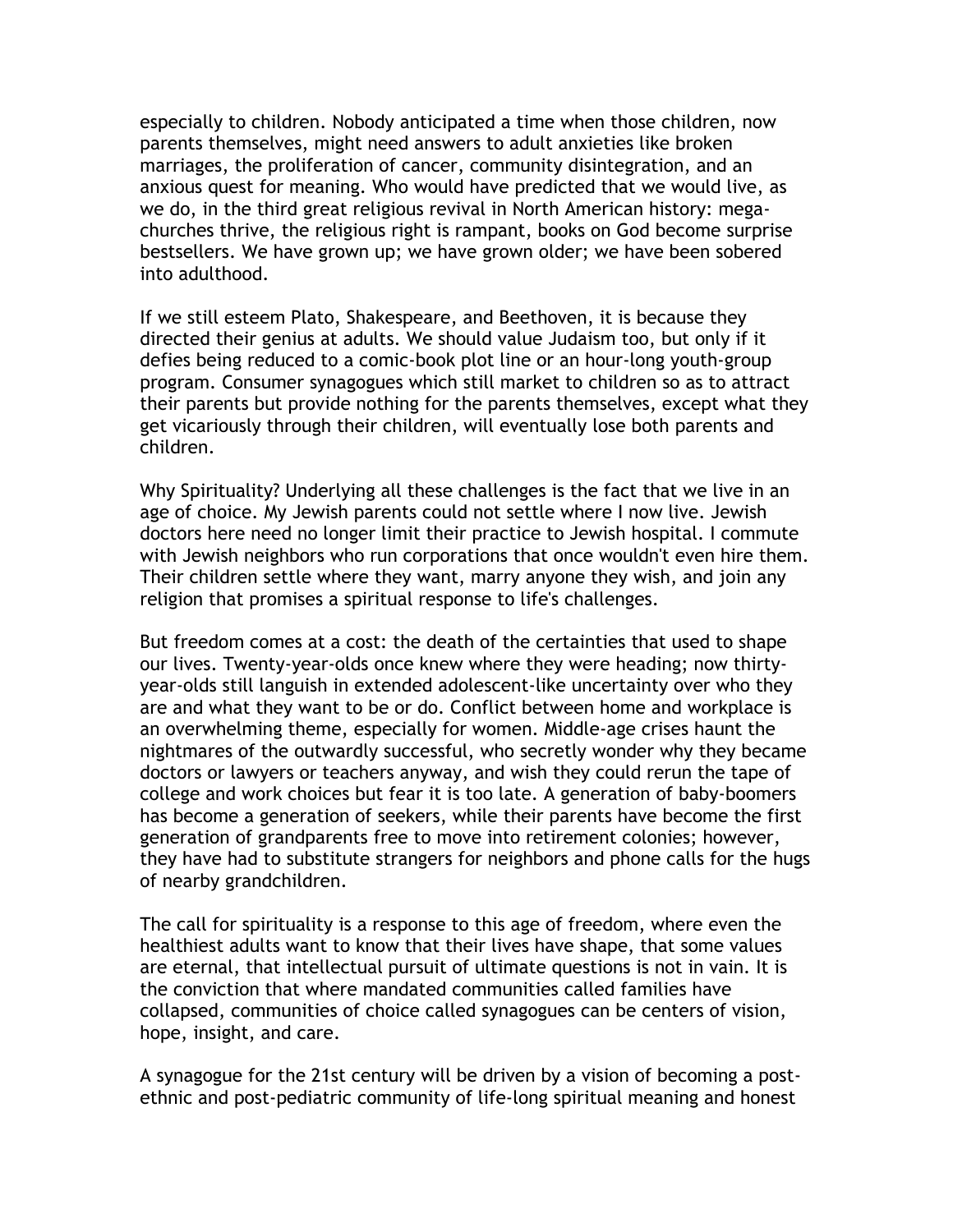human care. We are on the road from ethnic to spiritual, pediatric to adult, corporate to caring, and consumerist to cooperative. Our road to synagogue respiritualization encompasses four specific areas.

1. Prayer — a synagogue where ritual rings true: It is human nature to want to ritualize our lives — hence our fascination with birthday parties, sports extravaganzas, or even gala openings of new malls. Religious ritual should go deeper, however, connecting us with God and history, filling us with hope, enlarging our vision, and expanding the circle of people we call our own. Many synagogues are refashioning their services to do just that.

In others, however, worship is still sparsely attended, and widely perceived as irrelevant, distant, and dull. Ritual there is like a distant movie about the things that count, not an immediate experience of them. People find its language banal, its music unrecognizable, its purpose baffling. They enter as strangers, sit with people they do not know, and leave untouched.

A Synagogue for the 21st Century will feature prayer that is engaging, empowering, and participatory. It will celebrate the wholeness and mission of the community, the caring link among members, and the potential of every individual to make a difference in the world.

2. Study — a synagogue where learning runs deep: Pediatric synagogues expend massive resources on religious schools for children but make it almost impossible for adults to grow through Judaism as they grow through life. Outside the synagogue, continuing education has become big business, as all across the continent people enroll in college courses, elder hostels, and even vacations that promise to expand the mind.

Yet synagogue goers cannot get beyond the elementary.

How is this possible for a religion whose single most distinctive quality is the promise that God speaks to us through study?

A synagogue for the 21st Century will be a place of learning for people of all ages. It will invite us to grow through Jewish discovery at every stage of life.

3. Good deeds — a synagogue where members matter and compassion counts: Most people want to matter. As busy as they are, they will devote time if they think they can thereby make a genuine difference. But corporate synagogues assign all social action to a single committee, which potential members (who are already drowning in responsibilities) are apt to see more as a life sentence than as a life-line. Long-time committee members become burned out, spreading their limited efforts over the entire spectrum of good that cries out to be done.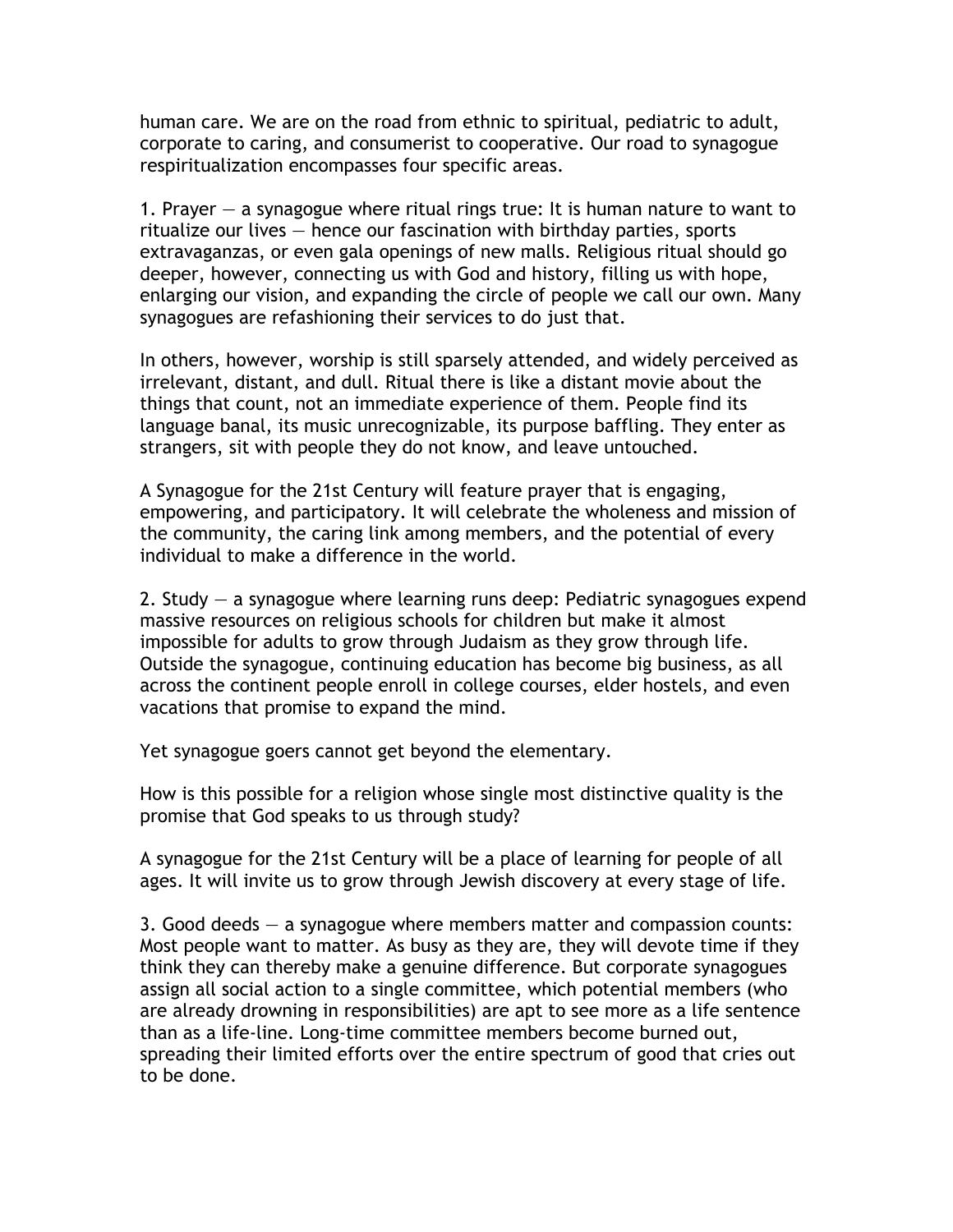Committees in general should be rethought, especially in the social action sphere of synagogue life. They are distinctly the wrong structure for engaging members in the spiritual work of tikkun olam, "repairing the world." Imagine, instead, a synagogue which functions also as a massive center for voluntarism in the community: a dozen small groups working on specific short-term tasks to ameliorate homelessness; another group preparing a day of public consciousness about breast cancer; several task forces investigating Jewish perspectives on complex social issues, such as Supreme Court case that everyone is following in the newspaper.

A Synagogue for the 21st Century will inspire each and every member with a personal commitment to ameliorate human suffering because we who were slaves to Pharaoh cannot abide the slavery of others. In place of a single committee to which a handful of workers give all their time, it will demand of each member some ongoing commitment to one aspect of the succession of causes that make us matter in the world beyond ourselves.

4. Healing — a synagogue where love and care are real: "Healing" is a buzz word, easily trivialized and misunderstood. In truth, nothing is more important than restructuring the synagogue as a genuine healing place. But what do we mean by "healing"?

By the 1960s, we had become a "lonely crowd." Our own surveys showed that synagogues were alienating institutions where people did not even expect to make friends. Ten years later, a study of religion featured a woman complaining that her Baptist church was so cold that she had nicknamed it Fort Baptist. She might have added that Fort Jewish was across the road. Family safety nets were disappearing and geographic mobility eroding the old-time neighborhoods where you dropped in on folks next door to share a tale of joy or sorrow. Now, in the '90s, things have only gotten worse. Our "caring community" initiative of the '80s virtually stopped in its tracks when temples assigned the work to a single committee.

A Synagogue for the 21st Century will be a place of welcome and wholeness, a home where you know you are not alone. People will come to share their lives and tell their stories; to celebrate success and lament loss; to know, in sum, their connectedness to others; to glimpse, thereby, the reality of God and the profundity of spiritual renewal.

Tinkering with existent structure will not do the job. To become a source of prayer, study, good deeds, and healing, a synagogue for tomorrow will need a genuine commitment to more thoroughgoing self-study, both as institution (how the synagogue is structured) and as ambience (how it feels to be there). Beyond the coldness of the corporate-consumer culture lies the spiritual ambience of the synagogue as community and home, a place where people feel welcome, connected, and intellectually alive — partners on a sacred odyssey of a sacred people, completing creation and thereby themselves.